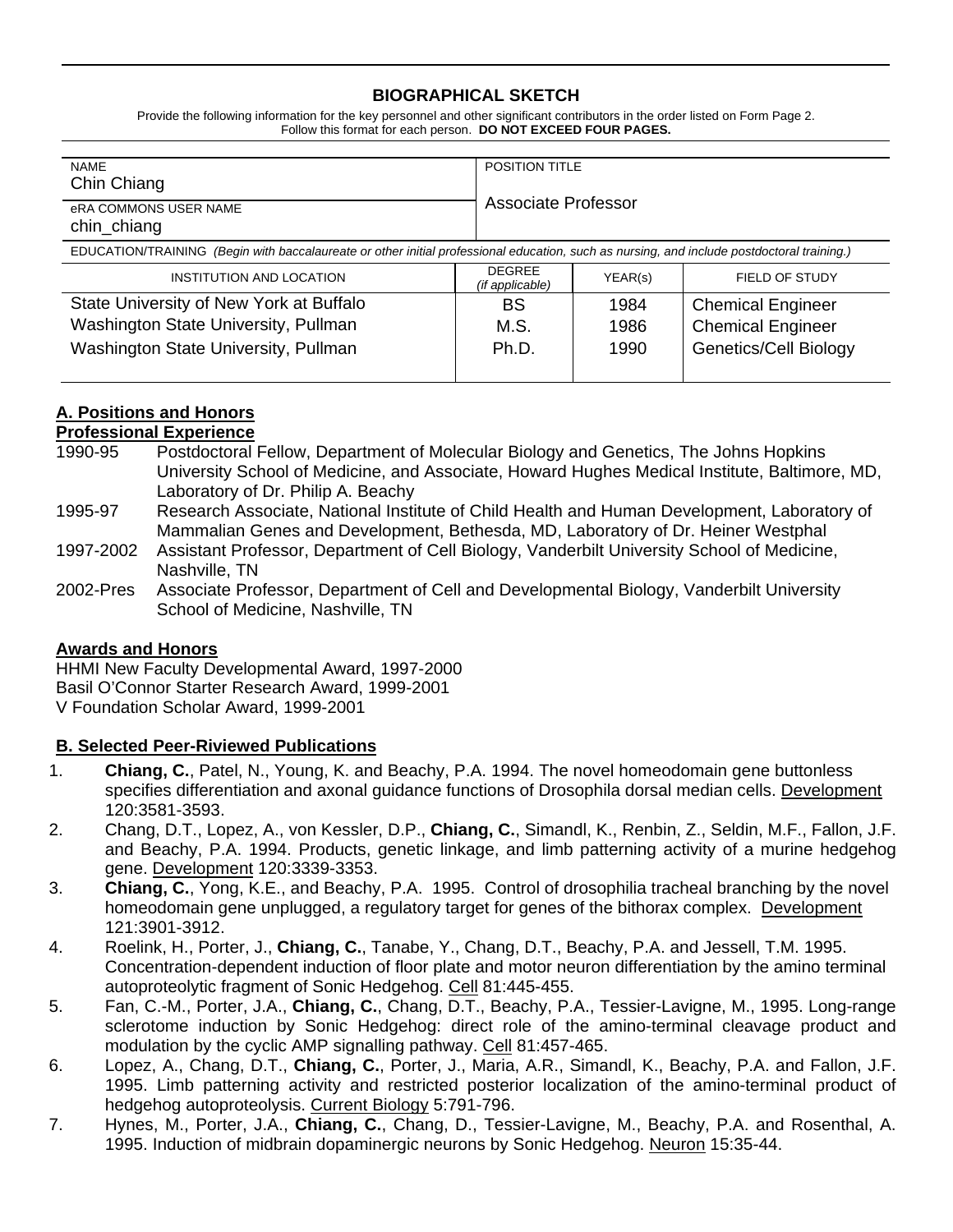- 8. **Chiang, C.**, Young, K. and Beachy, P.A. 1995. Control of tracheal branching by the novel homeodomain gene unplugged, a regulatory target for genes of the bithorax complex. Development 121:3901-3912.
- 9. **Chiang, C.**, Litingtung, Y., Lee, E., Young, K., Corden, J.L., Westphal, H. and Beachy, P.A. 1996. Cyclopia and defective axial patterning in mice lacking Sonic Hedgehog gene function. Nature 383:407- 413.
- 10. Sheng, H.Z., Bertuzzi, S., **Chiang, C.**, Shawlot, W., Taira, M., Dawid, I. and Westphal, H. 1997. Expression of Lhx5, the mouse ortholog of Xim-5, suggests a role in forebrain specification. Dev. Dyn. 208:266-277.
- 11. Knezevic, V., De Santo, R., Schughart, K., Huffstadt, U., **Chiang, C.**, Mahon, K.A. and Mackem, S. 1997. Hoxd-12 differentially affects preaxial and postaxial chondrogenic branches in the limb and regulates sonic hedgehog in a positive feedback loop. Development 124:4523-4536.
- 12. Kos, L., **Chiang, C.** and Mahon, K. 1998. Mediolateral patterning of somites: Sonic hedgehog and other axial signals regulate Nkx-3.1 expression. Mech. Dev., 70:25-34.
- 13. Litingtung, Y., Lei, L., Westphal, H. and **Chiang, C.** 1998. Sonic Hedgehog is essential for the development of the foregut. Nature Genet., 20:58-61.
- 14. **Chiang, C.**, Swan, R.Z., Grachtchouk, M., Bolinger, M., Litingtung, Y., Robertson, E.K., Cooper, M.K., Gaffield, W., Westphal, H., Beachy, P.A. and Dlugosz, A.A. 1999. Essential role for Sonic hedgehog during hair follicle morphogenesis. Dev. Biol., 205:1-9.
- 15. Borycki, A.-G., Brunk, B., Tajbakhsh, S., Buckingham, M., **Chiang, C.** and Emerson, Jr., C.P. 1999. Multiple trophic and inductive functions of Sonic hedgehog during embryogenesis. Development 126:4053-5063.
- 16. Pierani, A., Brenner-Morton, S., **Chiang, C.** and Jessel, T.M. 1999. A Sonic hedgehog-independent, retinoid-activated pathway of neurogenesis in the ventral spinal cord. Cell 97:903-915.
- 17. Litingtung, Y. and **Chiang, C.** 2000. Control of Shh activity and signaling in the neural tube. Dev. Dynamics, 219:143-154.
- 18. Litingtung, Y. and **Chiang, C.** 2000. Specification of neuronal cell types in the ventral spinal cord is mediated by antagonistic interaction between Shh and Gli3. Nature Neuroscience, 3:979-985.
- 19. Park, J.H., Huang, F.L., Li, J., Balschun, D., Reymann, K.G., **Chiang, C.**, Westphal, H., Huang, K.-P. 2000. Neurogranin in spatial learing, induction of long-term potentiation, and autophosphorylation of calcium/calmodulin-dependent kinase II. Proc. Natl. Acad. Sci.,97:11232-11237.
- 20. Mo, R., Kim, J. H., Zhang, J., **Chiang, C.**, Hui, C.C. and Kim, P. C. 2001. Anorectal malformation caused by defects in sonic hedgehog signaling. Am. J. Pathol. 159:765-74.
- 21. **Chiang, C.**, Litingtung, Y., Harris, M.P., Simandl, B.K., Li, Y., Beachy, P.A. and Fallon, J.F. 2001. Manifestation of the limb prepattern: limb development in the absence of Sonic hedgehog function. Dev. Biol. 236: 421-435.
- 22. Ohkubo Y., **Chiang C**., Rubenstein J.L. 2002. Coordinate regulation and synergistic actions of BMP4, SHH and FGF8 in the rostral prosencephalon regulate morphogenesis of the telencephalic and optic vesicles. Neuroscience.111:1-17.
- 23. Perriton, C.L., Powles, N., **Chiang, C.**, Maconochie, M. and Cohn, M.J. 2002. Sonic hedgehog signaling from the urethral plate controls external genital development. Dev. Biol. 247:26-46.
- 24. Liu, W., Chien, J.S., Raft, S., Li., G., Zhang, H., **Chiang, C.** and Frenz, D.A. 2002. Sonic hedgehog regulates otic capsule chondrogenesis and inner ear development in the mouse embryo. Dev. Biol. 248:240-252.
- 25. Litingtung, Y., Dahn, R.D., Li, Y., Fallon, J.F. and **Chiang, C.** 2002. Shh and Gli3 are dispensable for limb skeleton formation but regulate digit number and identity. Nature 418:979-983.
- 26. Powles, N., Marshall, H., Economou, A., **Chiang, C**., Murakami, A., Dickson, C., Krumlauf, R., Maconochie, M. 2004. Regulatory analysis of the mouse Fgf3 gene: control of embryonic expression patterns and dependence upon sonic hedgehog (Shh) signalling. Dev. Dyn. 230:44-56.
- 27. Li, Y., Zhang, H., Choi, SC, Litingtung, Y. and **Chiang, C**. 2004. Sonic hedgehog signaling regulates Gli3 processing, mesenchymal proliferation and differentiation during mouse lung organogenesis. Dev. Biol*.* 270: 214-31.
- 28. Takamoto, N., Moses, K., **Chiang, C.**, Zimmer, W.E.. Schwartz, R.B., DeMayo, F.J., Tsai, M.-J. and Tsai, S. 2005. COUP-TFII is essential for radial and anterior-posterior patterning of the stomach. Development. 132:2179-2189.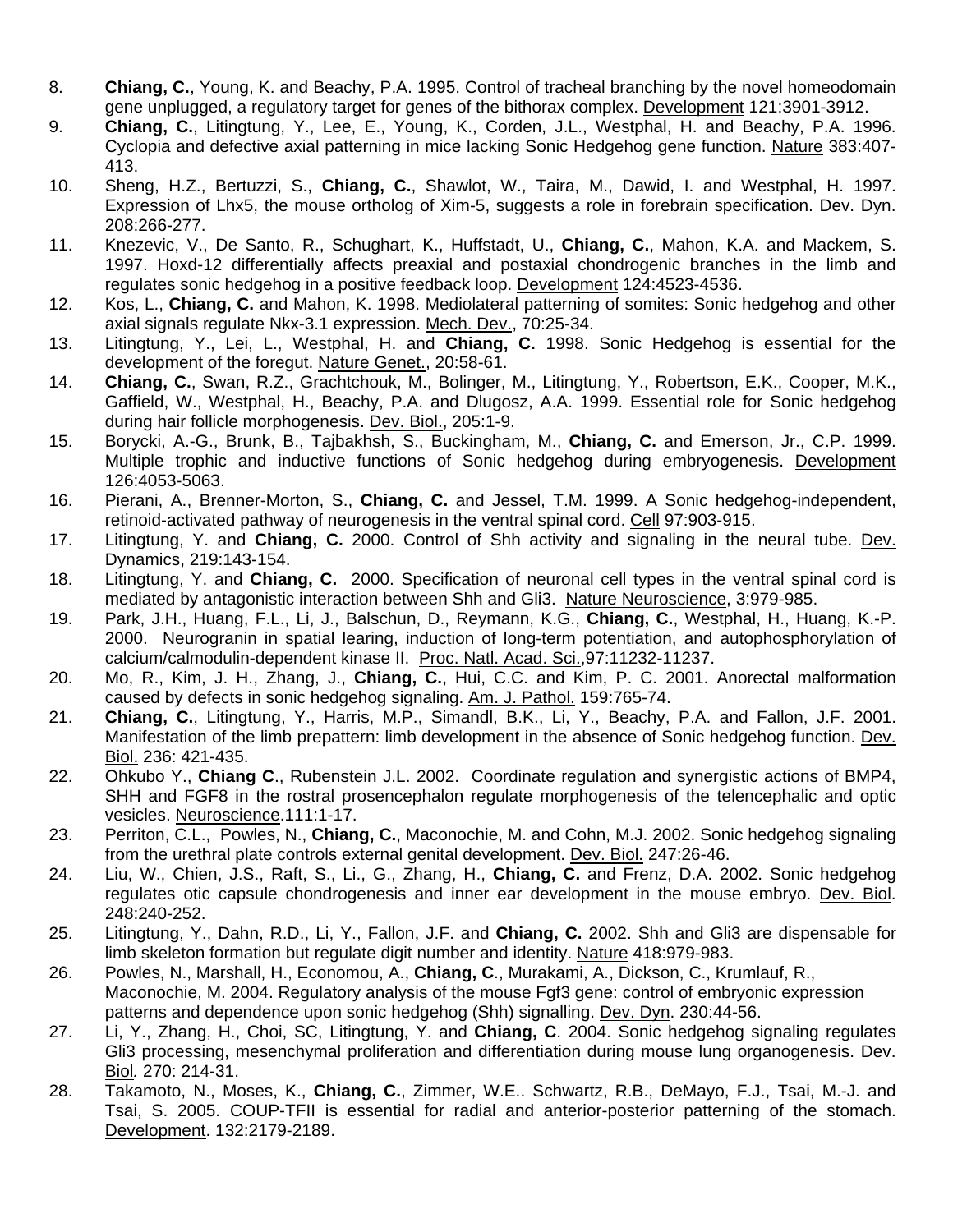- 29. Oh, S. Xi, H. and **Chiang, C.** 2005. Specific requirements of Sonic hedgehog signaling during oligodendrocyte development. Dev. Dyn. 234:498-96.
- 30. von Bokhoven, H., Celli, J., van Reeuwijk, J., Rinne, T., Glaudemans, B., van Beusekom, E., Rieu, P., Newbury-Ecob, R. A., **Chiang, C.** and Brunner , H.G., 2005. *N-MYC* haploinsufficiency is associated with reduced brain size and intestinal atresias in Feingold syndrome. Nature Genetics 37:465-67.
- 31. Li, Y., Zhang, H., Litingtung Y. and **Chiang, C**. 2006. Cholesterol modification restricts the spread of Shh gradient in the limb bud. Proc. Natl. Acad. Sci. 103:6548-53.
- 32. Guerrero, I and **Chiang, C**. 2007. A conserved mechanism of Hedgehog gradient formation by lipid modifications. Trends in Cell Biology. 17:1-5
- 33. Li. Y., Litingtung Y., ten Dijke, P. and **Chiang, C**. 2007. Loss of Noggin-Mediated Bmp7 Antagonism in the Pathogenesis of Esophageal Atresia. Dev. Dyn. 236:746-54
- 34. Huang, X., Litingtung, Y. and **Chiang, C.** 2007. Region-specific requirement of cholesterol modification of Sonic Hedgehog in patterning the telencephalon and spinal cord. Development, 134:2095-2105.
- 35. Huang X., Litingtung, Y. and **Chiang C**. 2007. Ectopic Sonic hedgehog signaling impairs telencephalic dorsal midline development: implication for human holoprosencephaly. Human Mol. Genet*.* 16:1454-68
- 36. Zhang H., Lawson, W.E., Polosukhin, V.V., Pozzi, A., Blackwell, T.S., Litingtung, Y. and **Chiang, C.**  2007. Inhibitor of Differentiation 1 Promotes Endothelial Survival in a Bleomycin Model of Lung Injury in Mice. Am J Pathology, 171:1113-26.
- 37. Fogel, J.L., Huang, X., **Chiang, C.**, and Agarwala, S. 2008. Ventral specification and perturbed boundary formation in the mouse midbrain in the absence of Hedgehog signaling. Dev. Dyn. 235:1359- 72
- 38. Li. Y., Gordon, J., Manley, N.R., Litingtung, Y. and **Chiang, C**. 2008. Bmp4 is required for tracheal initiation: a novel mouse model for tracheal agenesis. *Dev. Biol*. Jul. [Epub ahead of print].
- 39. Huang, X., Goudy, S.L., Ketova, T., Litingtung, Y. and **Chiang, C**. 2008. Gli3-deficient mice exhibit cleft palate associated with abnormal tongue development. *Dev. Dyn*. 237:3079-3087.